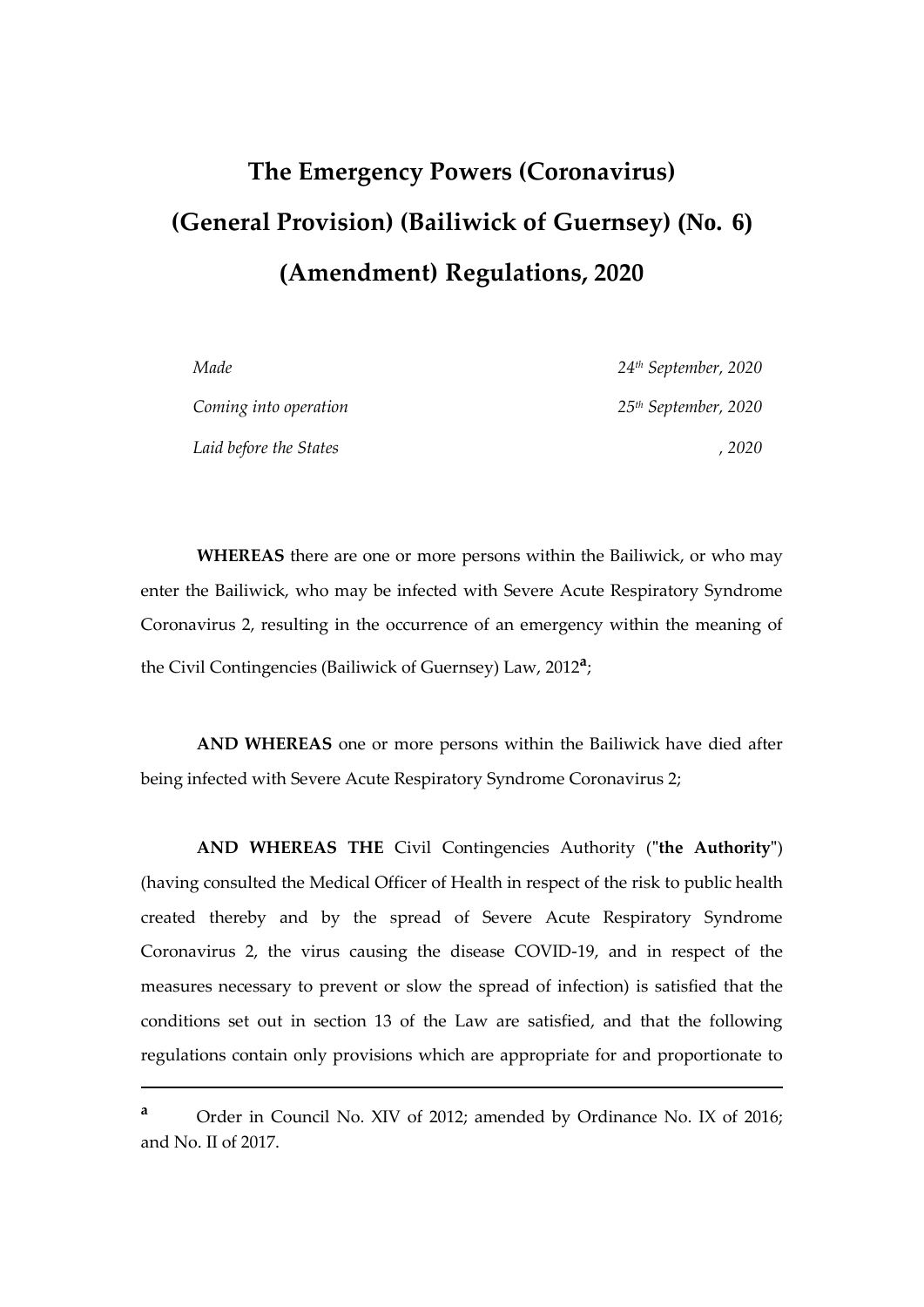the purpose of preventing, controlling or mitigating the emergency referred to above;

**AND WHEREAS** the Authority is satisfied that the effect of the following regulations is in due proportion to that emergency, and that they are compatible with the Convention rights within the meaning of section 1 of the Human Rights (Bailiwick of Guernsey) Law, 2000**<sup>b</sup>** ;

**NOW THEREFORE THE AUTHORITY,** in exercise of the powers conferred upon it by sections 12(1), 14 and 19 of the Law, and of all other powers enabling them in that behalf, hereby makes the following regulations: –

#### **Amendment of the (No.6) Regulations.**

**1.** Regulations 16 (disapplication of requirement to thoroughly examine etc.) and 17 (interpretation of this Part) of the Emergency Powers (Coronavirus) (General Provision) (Bailiwick of Guernsey) (No. 6) Regulations, 2020**<sup>c</sup>** ("**the (No. 6) Regulations**") are revoked.

#### **Saving of certificates granted under regulation 16**.

**2.** Any certificate granted under regulation 16 of the (No. 6) Regulations and in force on the commencement of these Regulations shall continue to have effect as if granted under section 29A of the Health and Safety at Work (General)

1

**<sup>b</sup>** Order in Council No. XIV of 2000; amended by No. I of 2005; Ordinance No. XXXVII of 2001; No. XXXIII of 2003; No. XX of 2015; No. IX of 2016; No. XXVI of 2018; and G.S.I. No. 27 of 2006.

**<sup>c</sup>** G.S.I. No. 84 of 2020.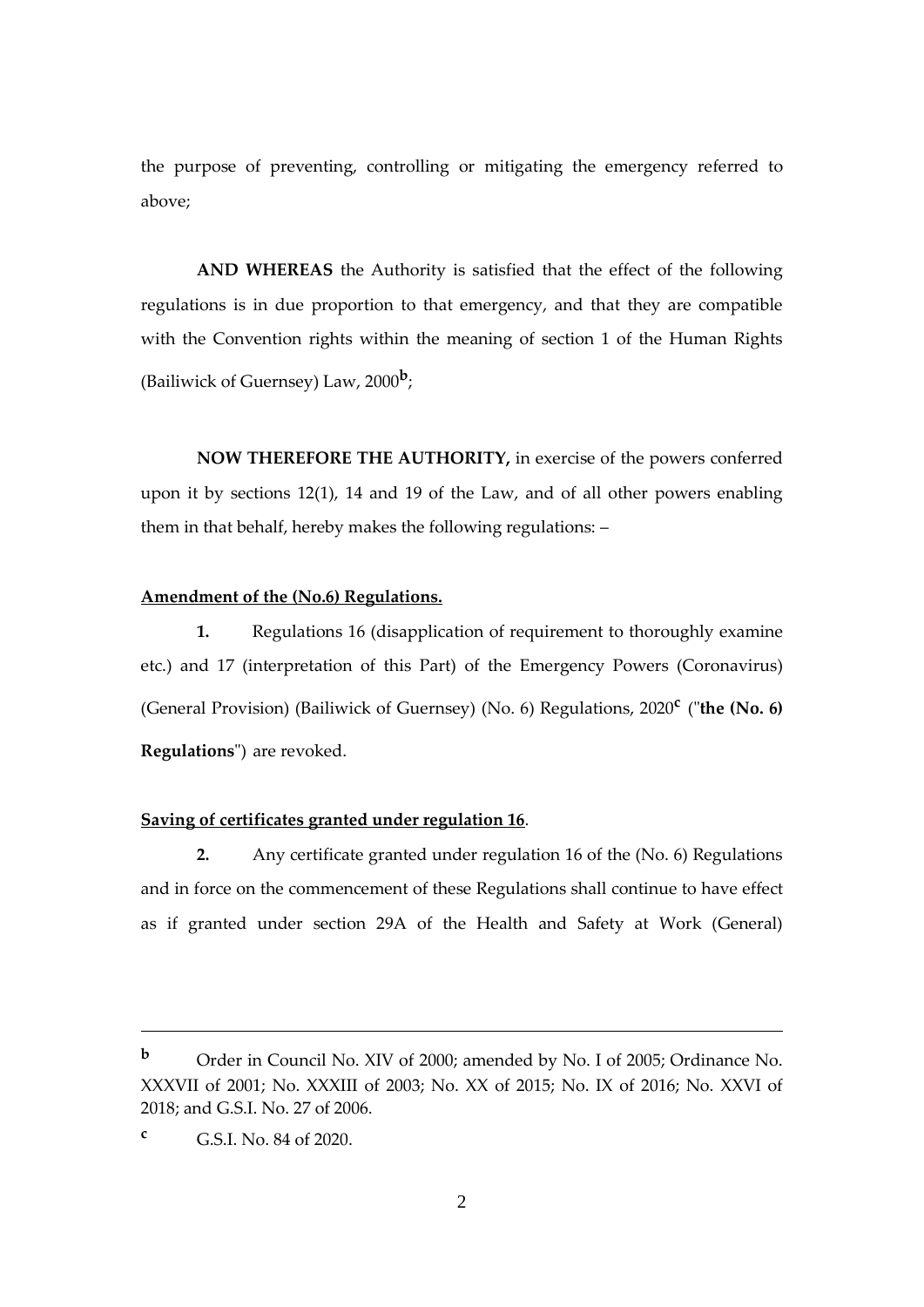(Guernsey) Ordinance, 1987**<sup>d</sup>** , and accordingly the provisions of Part IVA of that Ordinance shall have effect in relation to that certificate.

### **Citation.**

**3.** These Regulations may be cited as the Emergency Powers (Coronavirus) (General Provision) (Bailiwick of Guernsey) (No. 6) (Amendment) Regulations, 2020.

## **Commencement.**

<u>.</u>

4. These Regulations shall come into force on 25<sup>th</sup> September, 2020.

Dated this 24th day of September, 2020

G. A. St PIER Chairman of the Civil Contingencies Authority For and on behalf of the Authority

**<sup>d</sup>** Recueil d'Ordonnances Tome XXIV, p. 162 as amended by the Health and Safety at Work (General) (Guernsey) (Amendment) Ordinance, 2020; there are other amendments which are not relevant to these Regulations.